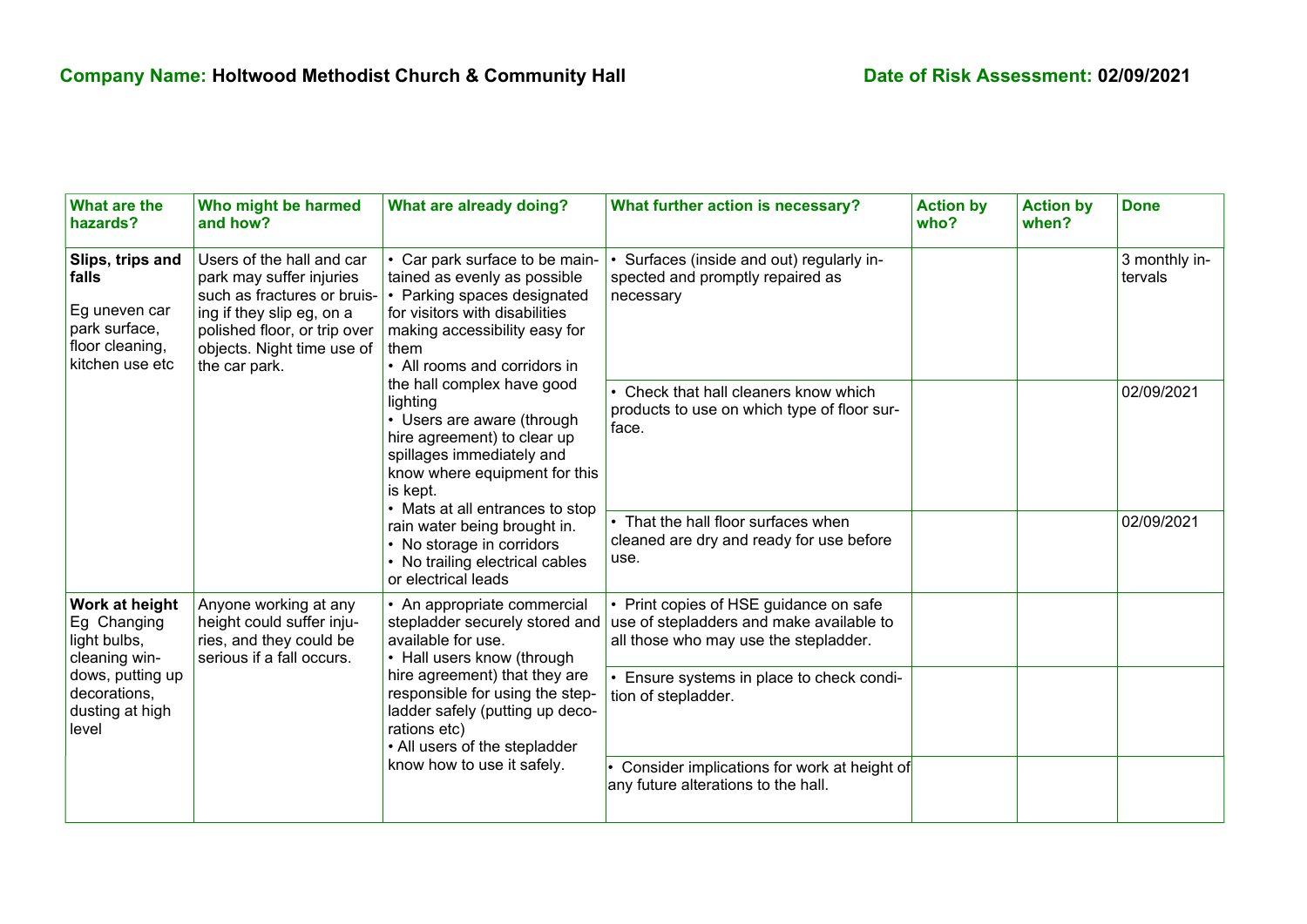| What are the<br>hazards?                             | Who might be harmed<br>and how?                                                                                                                                                              | What are already doing?                                                                                                                                                                                                                                                                                                                              | What further action is necessary?                                                                                                                         | <b>Action by</b><br>who? | <b>Action by</b><br>when? | <b>Done</b> |
|------------------------------------------------------|----------------------------------------------------------------------------------------------------------------------------------------------------------------------------------------------|------------------------------------------------------------------------------------------------------------------------------------------------------------------------------------------------------------------------------------------------------------------------------------------------------------------------------------------------------|-----------------------------------------------------------------------------------------------------------------------------------------------------------|--------------------------|---------------------------|-------------|
| Vehicle move-<br>ment                                | Pedestrians could suffer<br>serious injury if struck by<br>cars entering/leaving car<br>park or moving in it.                                                                                | Entrance/exit to car park<br>clearly visible<br>• Skip/recycling collection<br>takes place at times when hall<br>not in use.                                                                                                                                                                                                                         | • Advise users of hall, through hire agree-<br>ment, to consider whether they need to<br>control car parking.                                             |                          |                           |             |
|                                                      |                                                                                                                                                                                              |                                                                                                                                                                                                                                                                                                                                                      | • Car park well lit by automatic floodlight                                                                                                               |                          |                           |             |
| Hazardous sub-<br>stances<br>Eg cleaning<br>products | The cleaners and others<br>cleaning, risk skin prob-<br>lems, eg dermatitis and<br>eye damage, from direct<br>contact with cleaning<br>chemicals.<br>Vapour may cause<br>breathing problems. | • Mops, brushes and strong<br>rubber gloves provided.<br>• Cleaning products marked<br>'irritant' replaced with milder<br>Alternatives.<br>• Cleaner trained to use prod-<br>ucts safely, eg follow<br>instructions on the label, dilute<br>property and never<br>transfer to an unmarked con-<br>tainer.<br>• Cleaning products stored<br>securely. | Cleaners reminded to check for dry, red<br>or itchy skin on hands and, it finding any,<br>to go to doctors for advice and to pass on<br>to the Hall Team. |                          |                           |             |
| <b>Electricity</b>                                   | Users risk electric shocks<br>or burns from faulty<br>equipment or installation.                                                                                                             | • Fixed installation correctly<br>installed by qualified electri-<br>cian. and inspected regularly.<br>• All repairs by qualified elec-<br>trician.                                                                                                                                                                                                  | • Make sure hall users know where the<br>fuse box is and how to switch supply off in<br>an emergency.                                                     |                          |                           |             |
|                                                      |                                                                                                                                                                                              | • Safety plugs in sockets.<br>• Portable equipment checked<br>for visual signs of damage be-<br>fore use.<br>• Hall users know they are<br>responsible for any equipment<br>used on site.                                                                                                                                                            | Remind users that portable equipment<br>considered unsafe should be marked and<br>taken out of use.                                                       |                          |                           |             |
|                                                      | Stored equipment Users could be injured by<br>collapsing stacks.                                                                                                                             | Users know that they must<br>stack tables and chairs careful-<br>ly so that they do not collapse                                                                                                                                                                                                                                                     | No further action needed.                                                                                                                                 |                          |                           |             |
| Manual handling                                      | Users may suffer back<br>pain it they try to lift ob-<br>jects that are too heavy or<br>awkward.                                                                                             | Trolleys available to move<br>heavy equipment and users<br>know where they are kept.                                                                                                                                                                                                                                                                 | • No further action needed.                                                                                                                               |                          |                           |             |